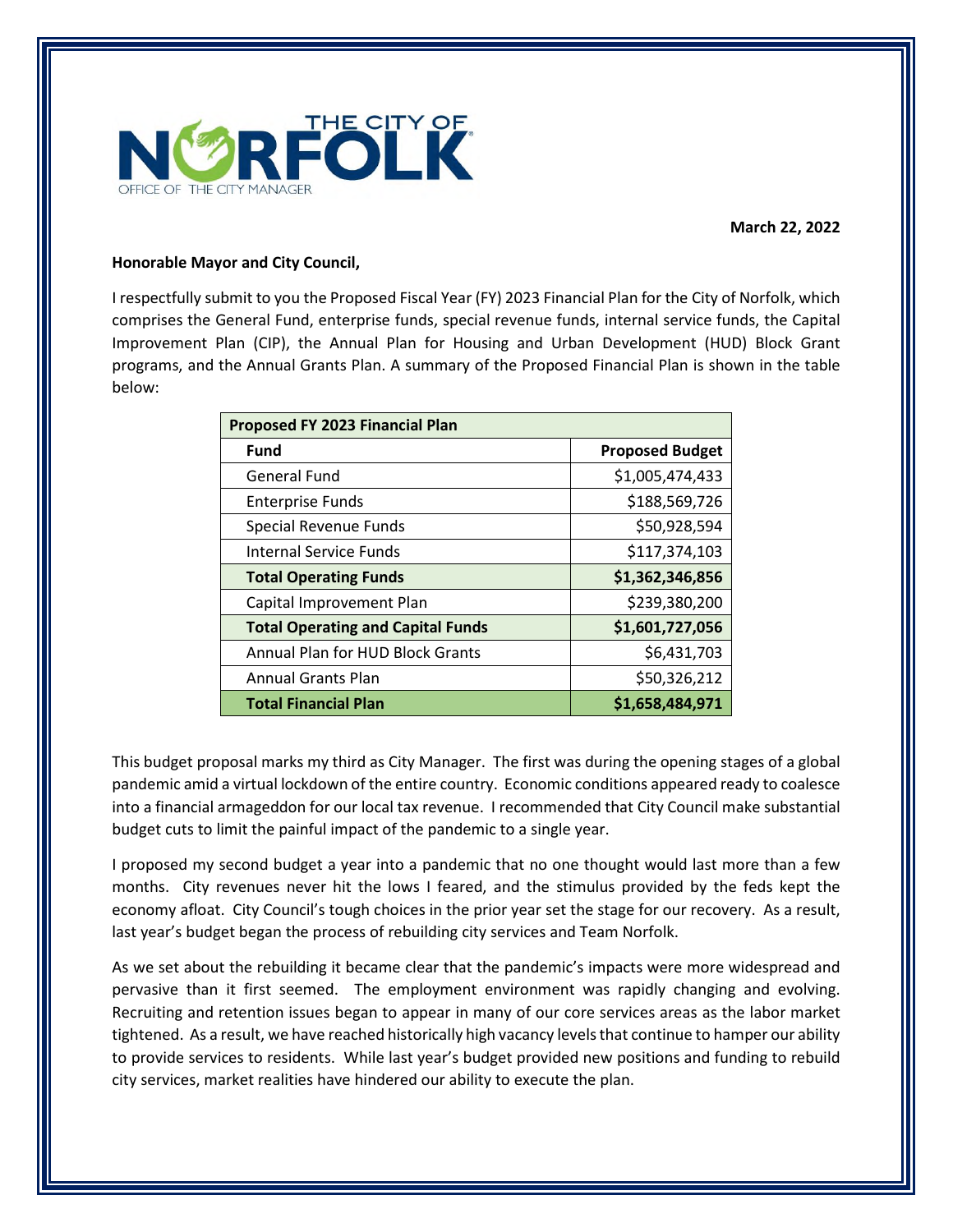The last two years have tested our resilience. We have worked tirelessly to make it through the pandemic. Our financial recovery is complete; revenues are now above our pre-COVID estimates. However, revenue recovery alone is not enough to ensure success as we transition into post-COVID operations. The Proposed FY 2023 Budget was developed to prepare us to thrive after the pandemic. It continues the expansion of key services and provides city agencies with tools and resources to effectively operationalize the plan. With this budget we are charting a long-range plan for prosperity.

### *Economic Outlook*

Our local revenue has been more resilient to the impacts of the pandemic than we originally projected. In FY 2021 we ended the year with a revenue surplus driven by strong sales, meals, hotel, and business license tax revenue

In the current fiscal year – FY 2022 – revenues continue to outperform budget. Sales, meals, hotel, and personal property taxes are leading the way. A global shortage of new cars has led to a massive increase in the demand for used cars, pushing prices higher and higher. As a result, we are expecting about \$10M in additional revenue from the car tax this year from increased vehicle assessments. City Council is scheduled to vote on tax relief on March 22<sup>nd</sup> that will give back more than half of this to residents.

FY 2023 revenue projections are projected to exceed our pre-COVID estimates. Real estate assessment growth is projected at 8.6 percent and consumption tax revenues (sales, meals, hotel, admissions) are expected to be strong. This is aided by Patriotic Festival coming online and the return of our traditional festival lineup.

The strong revenue performance will be offset by historically high expenditure growth. Employee recruiting and retention are extremely competitive with a tight labor market pushing costs and expectations higher. We have felt this most acutely in positions that provide "core" government services – Police Officers, Refuse Collectors, Lifeguards, Equipment Operators, etc.

General Inflation combined with pandemic specific expenses have resulted in volatile cost increases. Energy costs are spiking with substantial increases in fuel, natural gas, and electricity – my proposed budget will include more than \$6.5M in cost increases.

As we transitioned to a remote work environment during the pandemic, we invested heavily in our IT

#### Projected FY 2023 Energy Cost Increase By Type

| Type                       | <b>General Fund</b> | <b>All Funds</b> |
|----------------------------|---------------------|------------------|
| Electricity                | \$1,160,565         | \$1,494,557      |
| <b>Natural Gas</b>         | \$898,255           | \$920,180        |
| <b>Gasoline and Diesel</b> | \$1,728,524         | \$3,634,047      |
| <b>Energy Cost Reserve</b> | \$500,000           | \$500,000        |
| Total                      | \$4,287,344         | \$6,548,784      |

infrastructure. Much of this investment comes with ongoing maintenance costs that are coming due. We've also seen substantial cost escalation in construction costs. General guidance is to assume a 25 percent premium over pre-pandemic construction prices.

Looking at our full five-year forecast (FY 2023 – FY 2027) I anticipate moderate revenue growth to follow this year's rapid growth. I anticipate we will have recurring structural budget deficits that begin to shrink in FY 2025 and become manageable by FY 2027.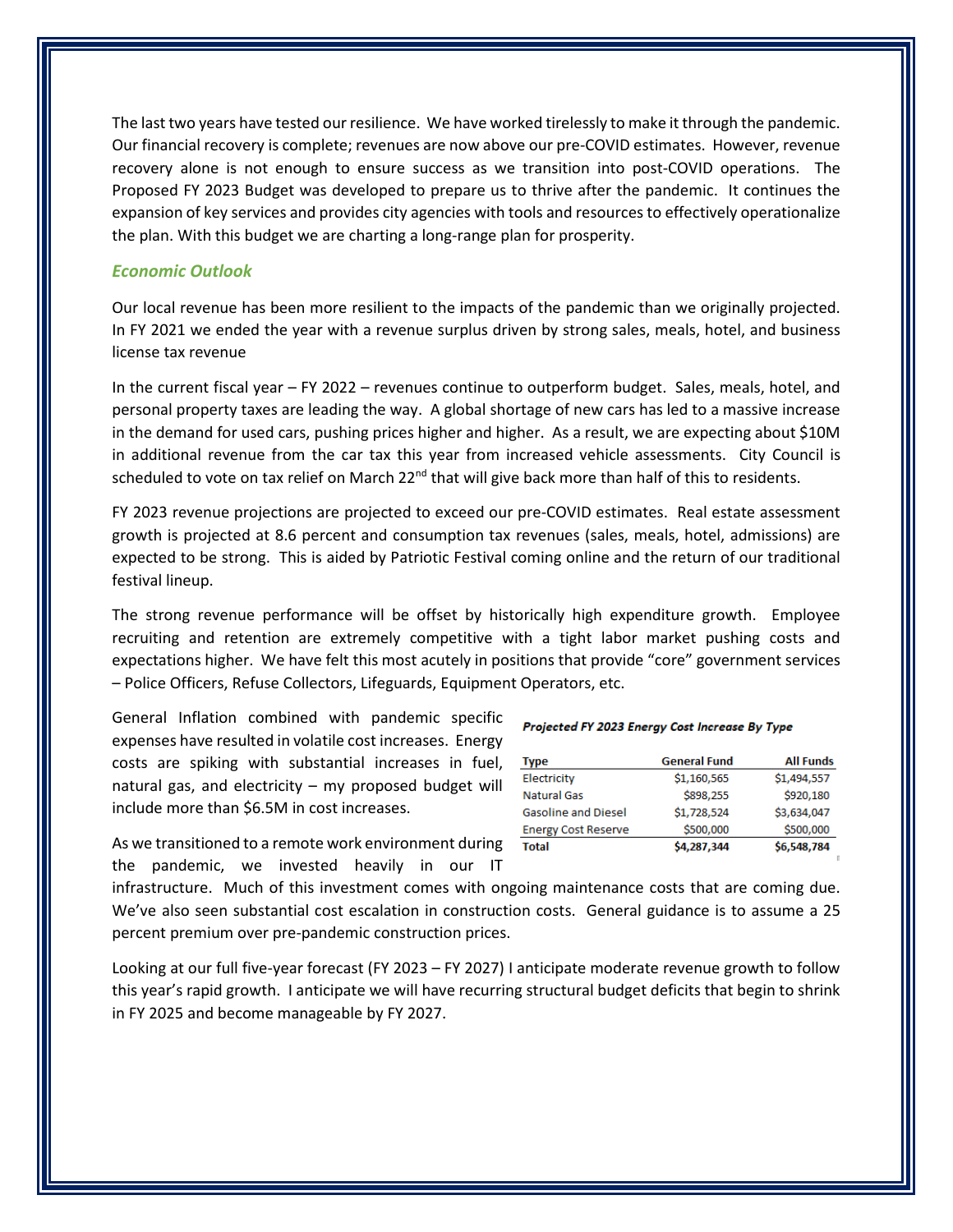#### Five-Year Forecast From Retreat (in millions)

**General Fund Operating Budget Forecast** 

| <b>Description</b>                  | FY 2023 | FY 2024 | FY 2025 | FY 2026 | FY 2027 |
|-------------------------------------|---------|---------|---------|---------|---------|
| <b>On-going Revenue</b>             | \$739.5 | \$755.1 | \$799.8 | \$816.7 | \$834.8 |
| <b>On-going Expenditures</b>        | \$750.8 | \$774.2 | \$809.2 | \$826.4 | \$841.2 |
| <b>Structural Surplus/(Deficit)</b> | (511.3) | (519.1) | (59.4)  | (59.7)  | (56.4)  |
| <b>Cumulative Surplus/(Deficit)</b> | (511.3) | (530.4) | (539.8) | (549.5) | (555.9) |

structural gap under these assumptions

The most recent federal stimulus program, The American Rescue Plan Act (ARPA), will provide us with more than \$154M in State and Local Recovery Funds. These funds present us with the opportunity to manage our annual structural budget deficits through FY 2027 without having to raise taxes or reduce services. The ARPA Investment Plan I presented to City Council in early March recommends using about \$50M for this purpose.

We will continue to monitor our results and refine this forecast as necessary. However, City Council's decisive action at the outset of the pandemic and strong financial policies have provided the foundation from which we can build a path to a prosperous future.

### *Budget Development Guiding Principles*

I have worked closely with my Senior Executive Team and department heads to establish the guiding principles that are central to the development of this budget – they are outlined below:

### *Fund the right services for today and tomorrow rather than focus on the pre-COVID status quo*

It is tempting to compare staffing levels and businesses processes to a pre-COVID standard. However, this mindset can create a false dilemma that makes it challenging to move beyond the past. With the technology investments we have made, and the lessons learned from the pandemic, we want to build back with strategically aligned personnel. I am confident the additional positions in the FY23 budget reflect strategic personnel enhancements.

### *Strengthen our ability to recruit and retain the employees that provide core government services*

The post-Covid employment landscape is dramatically altered. Without substantial investment and modernization, we risk being unable to adequately staff core city services. More on this below.

### *Build a leaner more focused government*

Become more efficient in delivering current services. Consider new services only if an unmet need is identified. The FY23 budget contains position and program enhancements designed to further advance Council's goal to deconcentrate poverty and strengthen neighborhoods.

# *Budget Overview*

The Proposed FY 2023 General Fund Budget is \$1.01 billion – 8.9 percent more than last year. The total operating budget is \$1.36 billion  $-7.4$  percent more than last year. The total spending plan is more than \$1.66 billion and includes \$239.4 million in Capital Improvement Plan funds, \$6.4 million in HUD entitlement grants, and \$50.3 million in anticipated grant funding.

The budget includes:

- No tax or fee increases (except for automatic increases)
- Five percent general wage increase for all employees
- Increase in city minimum wage:
	- o \$18/Hour for permanent employees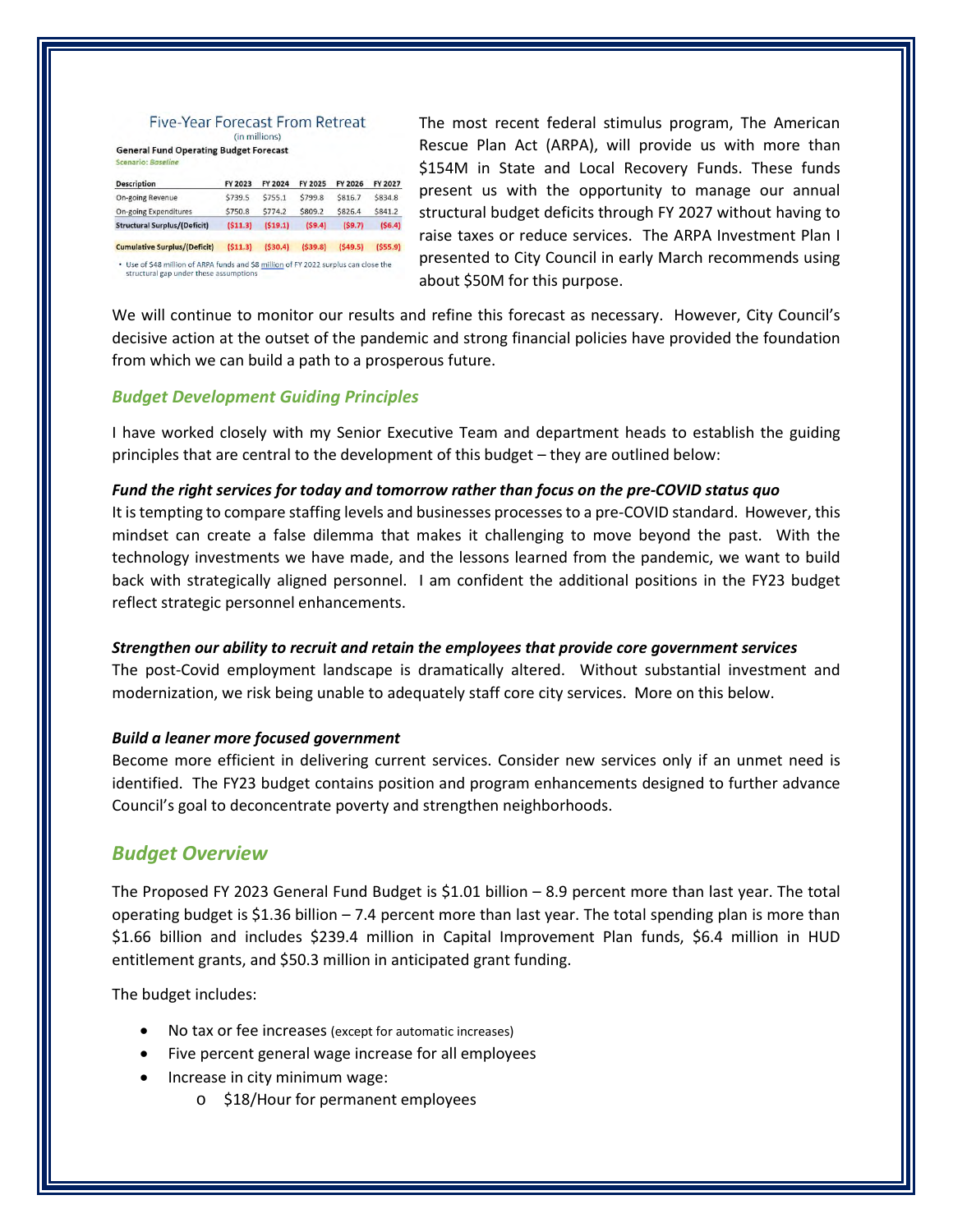- o \$15/Hour for temporary employees
- \$8.8M and 85 FTEs to enhance direct services to residents
- \$4.8M and 23 FTEs to improve organizational effectiveness
- $\bullet$  \$10.6M increase in local contribution to Norfolk Public Schools
- $\bullet$  \$9.6M to purchase 104 vehicles /pieces of equipment
- \$4.0M to improve hardware and software systems
- \$70M in matching funds for Downtown Floodwall project
- \$50M in FY 2025 for a New Norfolk Fitness and Wellness Center
- $\bullet$  \$27.5M to fund ARPA Neighborhood Projects in the CIP
- \$55M more than planned for maintenance of city infrastructure

The budget has a structural deficit of \$12.3M. This deficit is funded with a combination of projected FY 2022 budget savings and ARPA funds. The city expects to return close to structural balance by FY 2027. Between now and then additional ARPA funds will be used to offset the anticipated budget deficits.

# *Norfolk Public Schools*

### **Operating Budget**

The school funding formula City Council adopted along with the FY 2020 budget has been an unqualified success. It has allowed the conversation between the Council and School Board to transition away from funding and has proved to be a valuable budget planning tool for both

administrations. This year, because of the funding formula, the local contribution to NPS is projected to increase by more than \$10.6 million. This increase, along with \$16.7M in increased funding from the state and other sources, results in a 7.1 percent operating budget increase for NPS in FY 2023.

The increase in local support has helped NPS invest in substantial pay increases for teachers, administrators, and support staff and raise teacher starting pay by more than six percent. Details from the NPS Budget include:

- 4.9 percent increase in the starting pay for teachers from \$47,200 to \$49,500
- 5.8 percent average salary increase for teachers
- 7.5 percent average salary increase for classified employees
- 4.2 percent average salary increase for administrators

Proposed FY 2023 – FY 2027 capital funding for NPS includes \$33M for school maintenance and \$5 million for school buses.

### FY 2023 - FY 2027 Proposed CIP - NPS Projects

| <b>Project Title</b>             |     |     |     | FY 2023 FY 2024 FY 2025 FY 2026 FY 2027 |     | Total            |
|----------------------------------|-----|-----|-----|-----------------------------------------|-----|------------------|
| Address School Major Maintenance | S9M | S9M | S9M | S3M                                     | S3M | S33M             |
| <b>Acquire School Buses</b>      | S1M | S1M | S1M | S1M                                     | S1M | S <sub>5</sub> M |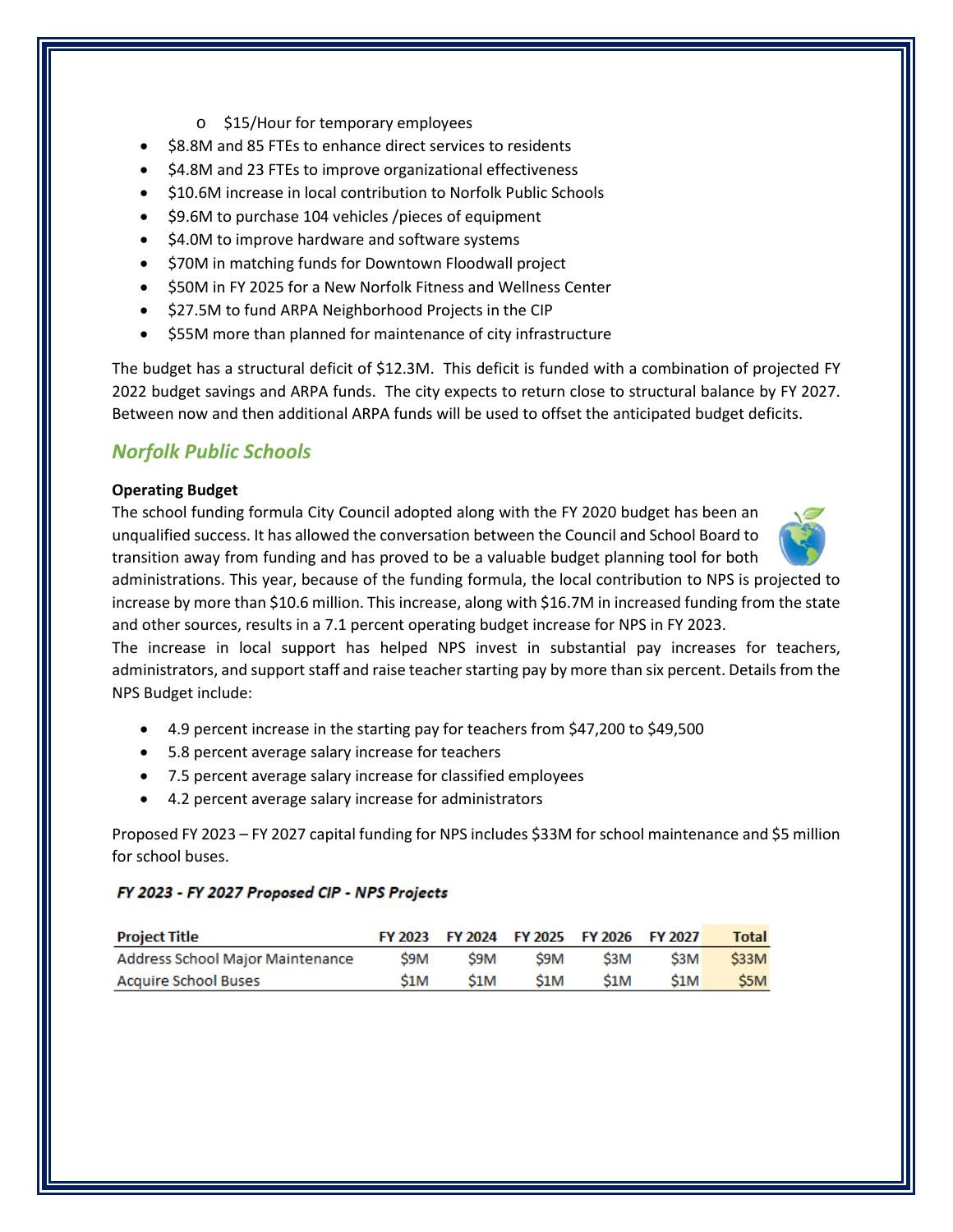# *Investing in Team Norfolk*

As of early March 2022, we have more than 800 permanent position that are vacant – about 18 percent of our total positions. This includes:

- 183 sworn Police positions
- 56 Maintenance Mechanics/Workers
- 48 Equipment Operators
- 24 Case Managers
- 21 Family Service Workers
- 17 Benefits Program Specialists
- 14 Refuse Collectors
- 13 Lifeguards

Contrast this to early March of 2020, on the eve of the pandemic, when we had roughly 40 more positions overall but only roughly 500 vacancies – 11.8 percent of our total positions. Bottom line – we had 340 more employees providing services to residents than we do today – a 7.7 percent reduction.

The employment market has evolved and competition for employees is fierce. We are feeling the crunch most acutely in positions that provide "core" services. Job seeker expectations are higher than they were two years ago, and those expectations include going beyond higher pay. I am proposing the following actions to modernize our compensation and benefits offerings to put us in a strong position to recruit and retain talent now and into the future.

### **Salary Increase**

I am proposing a *Five Percent General Wage Increase (GWI)* for all positions effective July 2022. Pay range minimums and maximums will increase by two percent for general and constitutional officer employees. The Public Safety Pay Plan will see pay range minimums increased by 2.5 percent and maximums by five percent. This is the largest GWI for city employees in over 20 years.

### **Healthcare**

City of Norfolk employees will see *No Increase in Healthcare Premiums***.** The city will pay the entire cost of the six percent premium increase. This is effectively a net wage increase.

### **Minimum Wage**

I am proposing an *\$18/Hour Minimum Wage* for all permanent employees effective January 2023. This is an increase of 43 percent over current living wage of \$12.60/hour. This action will impact 765 positions overall 465 of which are filled and 300 are vacant – a vacancy rate of 39.2 percent, more than twice the city average. Employees in the 465 filled positions will see an average salary increase of 16.8 percent.

I am also recommending an increase in the minimum wage for temporary / seasonal employees from \$11/hour to \$15/hour effective January 2023. This increase will be critical as we respond to seasonal increases in service demand.

### **Paid Family Leave**

I am proposing a new paid family leave policy providing *6 weeks of paid leave* to allow for baby bonding time for both parents and for staff who have special care needs for elderly or other family members. If we want regional employers to offer a benefit like this, we must lead by example.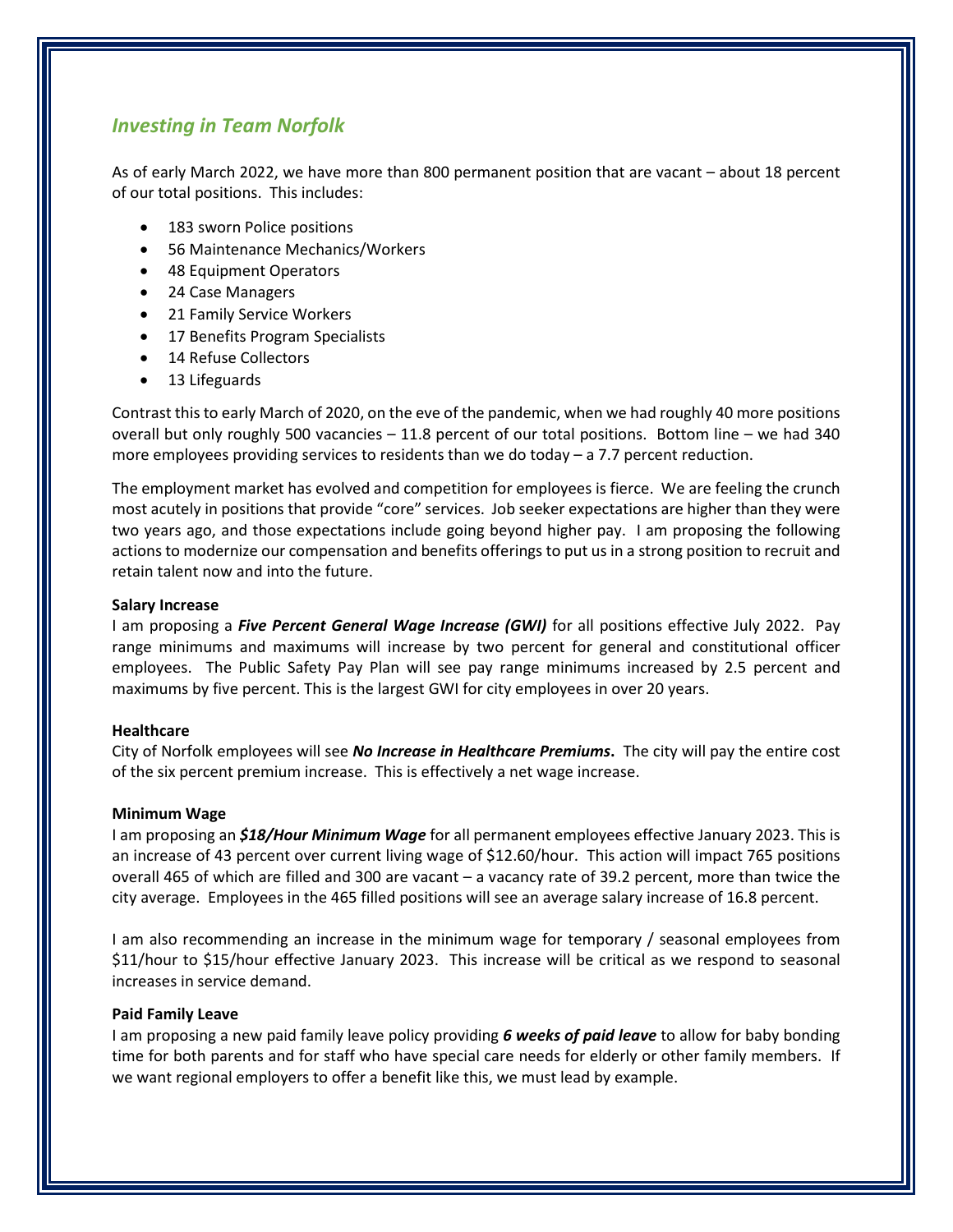### **Dependent Care Benefit**

The budget includes a dependent care benefit through *a contribution of up to \$2,500 annually* for employees with qualifying childcare or dependent care expenses. The average cost of childcare in Virginia is nearly \$1,200 a month for an infant and about \$900 a month for a four-year-old. The US Department of Health and Human Services qualifies childcare as affordable if it cost no more than seven percent of a family's income.

This metric means a Virginia family would need to earn more than \$205,000 a year for childcare for an infant to be considered affordable and more than \$154,000 a year for childcare for a four-year-old to be considered affordable. Whether you consider these metrics a good measure of affordability or not the reality is childcare is expensive and a barrier to employment for many, especially women. The pandemic showed that access to affordable childcare is critical to our workforce being able to deliver services effectively.

### **CDL Stipend**

I am recommending a *\$5,000 annual stipend* for employees with a Commercial Driver's License (CDL) in jobs that require it. This action will impact nearly 500 positions - many who provide our most essential core services:

- Refuse Collectors,
- Street Sweepers,
- Equipment operators in Parks and Recreation, Public Works, Utilities,
- and others

Federal guidelines that went into effect last month complicate the path to a CDL for many of our employees. They now require that candidate train with a federally registered training provider rather than relying on on-the-job training. The rule change will make retaining CDL holders more critical than ever as recruiting will become even more competitive.

The Stipend will result in salary increases of between six and 18 percent before GWI or the increased minimum wage. The Stipend plus the GWI and the increased minimum wage could result in our lowest paid CDL holders seeing salary increases of more than 50 percent

### **Other Initiatives:**

I am also proposing additional employee focused initiatives that will modernize our benefits package to bolster our recruiting and retention efforts. These initiatives include:

- Increasing the default employee contribution to 457 Plan from one percent to two percent (employees may opt out if they wish)
- Expanding the Deferred Retirement Option Program (DROP) beyond NPD and NFR to all eligible NERS retirees effective January 2023
- Providing an additional death benefit for active employees of month salary and \$10K of medical bills and,
- Adding two days of "Wellness Leave" for all qualifying employees

This investment in Team Norfolk is critical for our ability to meet demand for quality core government services. Our workforce is what makes Norfolk a vibrant city. This program may not make Norfolk the best paid in the region, but it will make us the employer of choice.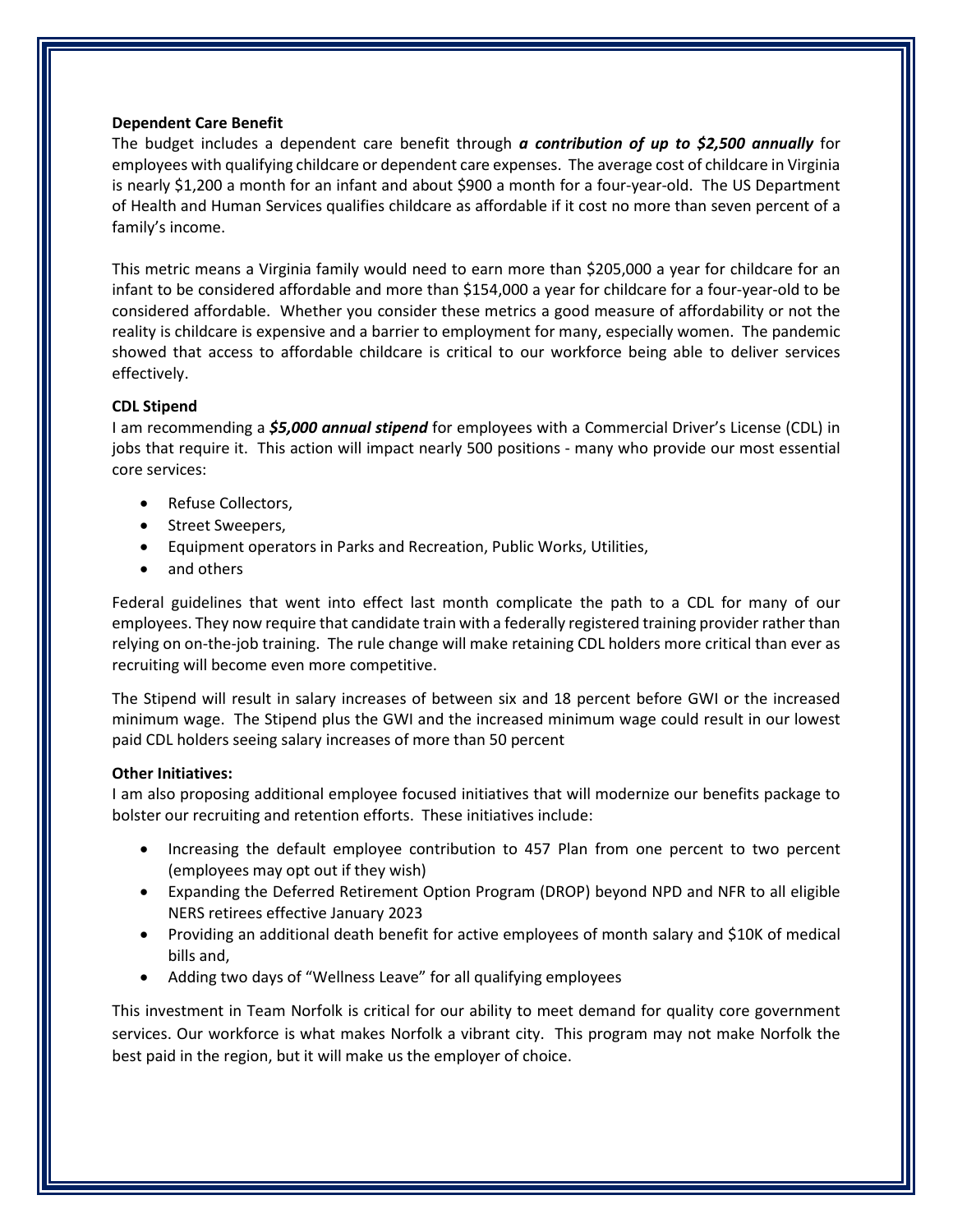## *Improving Direct Services to Residents*

I am recommending \$8.8M and 85 FTEs to provide new and expanded services to residents. Some of these actions formalize ongoing funding for initiatives that began in the last year and were funded with grants or budget savings. Others are strategic investments to address identified needs or service gaps. All these actions are forward looking and invest in the right services for today and into the future.

### **Recreation and Library Services**

The proposed budgets for Parks and Recreation, Norfolk Public Libraries (NPL), and the Slover Library are at or near their pre-COVID levels. The FY 2023 budget adds about \$400,000 in Parks and Recreation for additional programming including an increase in the number of NEL intern positions and additional support for outdoor adventure, recreation, and fitness programming.

I have also recommended new funding for additional programming for NPL and Slover Library. The Budget includes \$850,000 of unallocated funds to develop expanded programming and \$100,000 to fund staff for the Park Place Library which opened during FY 2022.

As I have communicated from the beginning of the pandemic the budget was not the limiting factor for Recreation and Library programming. Public health concerns closed facilities early in the pandemic and limited their use as the pandemic continued. As the public health landscape began to improve, staffing challenges continue to slow the expansion of programming.

I am confident the actions included in this budget to address recruiting and retention concerns will mitigate many of our staffing challenges. As a result, the proposed budget includes a Service Capacity Reserve that provides ongoing funding to allow further expansion of recreation and library services when we have the capacity and staffing to do so. This results in a total of \$2.4M in new funding for expanded recreation and library programming

### **Supporting our Most Vulnerable Residents**

It is without question that the pandemic hit our vulnerable populations the hardest. I am recommending \$2.8M and 38 FTEs to support two important initiatives that will provide service and support to these populations.

The first is "*The Center*" Homeless Shelter. The Center opened amid the pandemic to replace the NEST program and has been primarily funded with grant funds to date. The facility provides overnight shelter, day services, and resources and support for resident's experiencing homelessness. It has a capacity to service 100 adults with a surge capacity of 120 – 150 if necessary. The proposed budget provides \$2.2M and 27 FTEs to continue operations.

The second is \$600,000 and 10 FTEs to enhance the Crisis Intervention Team (CIT) Center and provide 24/7 mobile crisis support services. Mobile crisis support services ensure individuals in a behavioral or mental health crisis are diverted from the criminal justice system to the behavioral health system. The program will provide the right assistance earlier in a crisis to decrease hospitalizations and incarcerations and result in better outcomes for vulnerable populations.

### **Business Compliance Unit**

In this budget I am proposing the addition of \$450,000 and 9 FTEs to create our Business Compliance Unit (BCU). The BCU will ensure consistent enforcement of codes related to compliance with conditional use permit requirements with a primary focus on activities that frequently occur after-hours including nightclubs and late-night entertainment and short-term rental activities.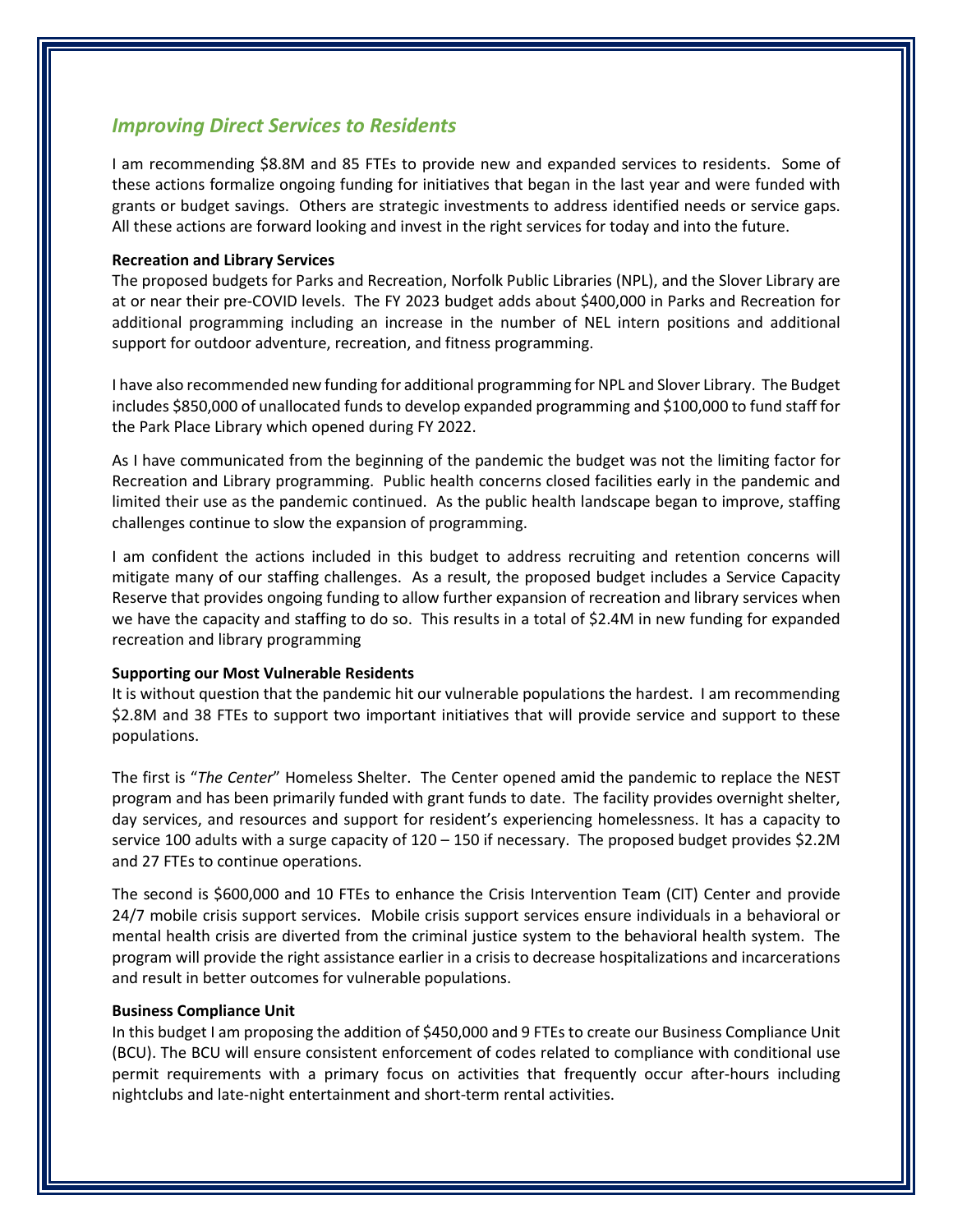This unit will be housed in City Planning but will take a multi-disciplinary approach and partner with departments across the city. The end goal is to first use data collection and analysis to identify problems before they erupt and then after-hours enforcement when necessary.

### **Office of Diversity Equity and Inclusion (DEI)**

In the Adopted FY 2020 Budget, City Council created a Diversity and Inclusion Officer position and formalized the beginning of the city's DEI initiative. It has only gathered speed since then. In last year's budget we added additional staff to focus on implementing the city's Economic Inclusion Plan and inclusive procurement efforts.

This budget continues our commitment to these principles with the creation of the Office of Diversity, Equity, and Inclusion. I am recommending \$350,000 and five new FTEs to join our three existing staff in the new Office. This new organization will aggressively pursue two specific objectives:

- **Equity in Action**: Advancing equitable outcomes for Norfolk residents, neighborhoods and businesses through policy recommendations, programming and service delivery offered throughout city departments
- **Minority Business Advancement:** Supporting the start and growth of small, minority and women owned businesses through training, one-on-one business counseling, and increased procurement opportunities.

I am also recommending \$400,000 in annual funding to start an *Economic Inclusion Grant Program.* This program will further the reach of the Office through financial support for organizations focused on advancing minority and women owned businesses in Norfolk.

The Office will also continue to provide staff support and guidance for the Mayor's Commission on Social Equity and Economic Inclusion and help to further many of the goals included in City Council's Resolution in Support of Closing the Wealth Gap.

### **Other Enhanced Services to Residents**

Beyond the initiatives outlined above, we looked across the organization for opportunities to strategically enhance services where:

- A critical need was identified, or
- Our current service level could be substantially improved with additional capacity.

The budget includes \$2.4M and 23 FTEs for investments in the following areas:

- Improved Pavement Markings Maintenance Cycle
- Staff to add Medic at Station Six
- Residential Rehab Program
- Mowing and Landscaping
- Additional Funds for Indigent Healthcare Services through EVMS • Improved FOIA Response Times
- Permanent Staffing for Norfolk Works
- Additional Seasonal Staff at Nauticus
- Additional Norfolk Cares Advisors
- Floodplain Management Software
- Additional Funds for Street Resurfacing
	-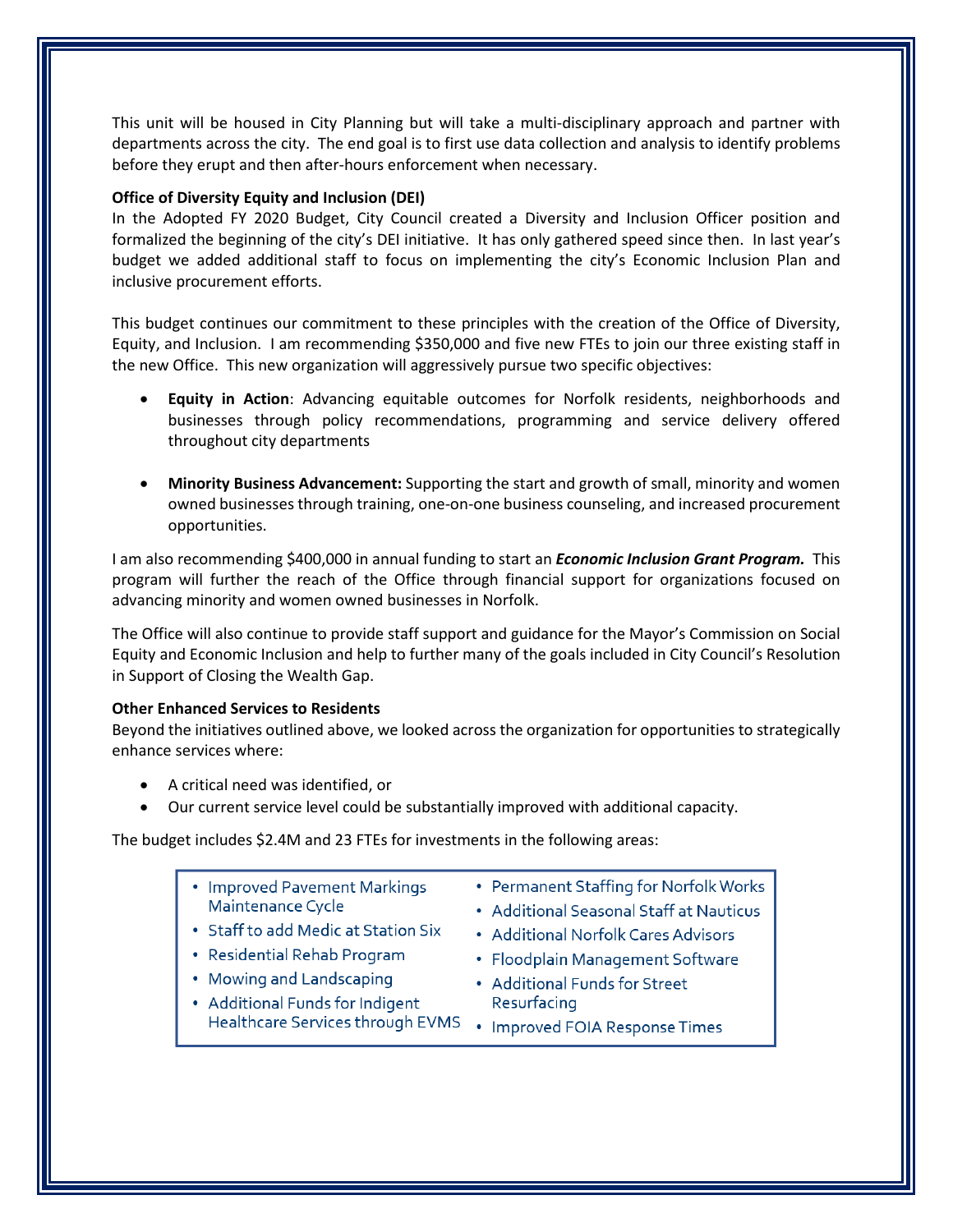# *Improving Organizational Effectiveness*

During this year's budget development process, I spent a great deal of time and effort with staff identifying opportunities strategically invest in direct services to residents. I am confident that the initiatives outlined in the previous section will help to move the needle towards a more prosperous future for our residents.

While new or improved resident services may headline the discussion of this budget. It is just as important to look inside the organization and assess our operations and processes. Information Technology (IT) infrastructure, Fleet vehicles and equipment, funding to train staff and develop work plans, and staffing sufficient to effectively keep the gears of government turning efficiently are cornerstones of an effective organization. This budget makes meaningful investments in these areas.

In FY 2019, City Council implemented a real estate tax increase – a portion of which went to address growing backlogs in our IT infrastructure and Fleet Vehicles and Equipment. This investment has continued in every budget since, and this year is no different. This budget allocates nearly \$14 million for IT and Fleet investments all of which will be funded with cash.

#### ⊕ Management and Cybersecurity, **Public Safety Operations Systems** Hardware, Public Wifi Technology · Human Services Purchase of • Multi-Factor · Body worn cameras and **Service System Authentication Appliances** software support suite • Cemetery Management • Sheriff Civil Process • Server Upgrades, Network Software Switches, Timeclocks software and server • CIP Software upgrades · eLearning Platform • Public Wifi expansion · Cloud-based evidence · Plan review software storage

### **Technology Improvement Program**

### **Investing in Fleet Vehicles and Equipment**

| • 28 Police Vehicles   | • 14 Pieces of Equipment | $\cdot$ 5 SUVs        |
|------------------------|--------------------------|-----------------------|
| • 19 Heavy Duty Trucks | • 12 Pickup Trucks       | • A Fire Pumper Truck |
| • $15$ Vans            | • 9 Refuse Trucks        | $\bullet$ A Sedan     |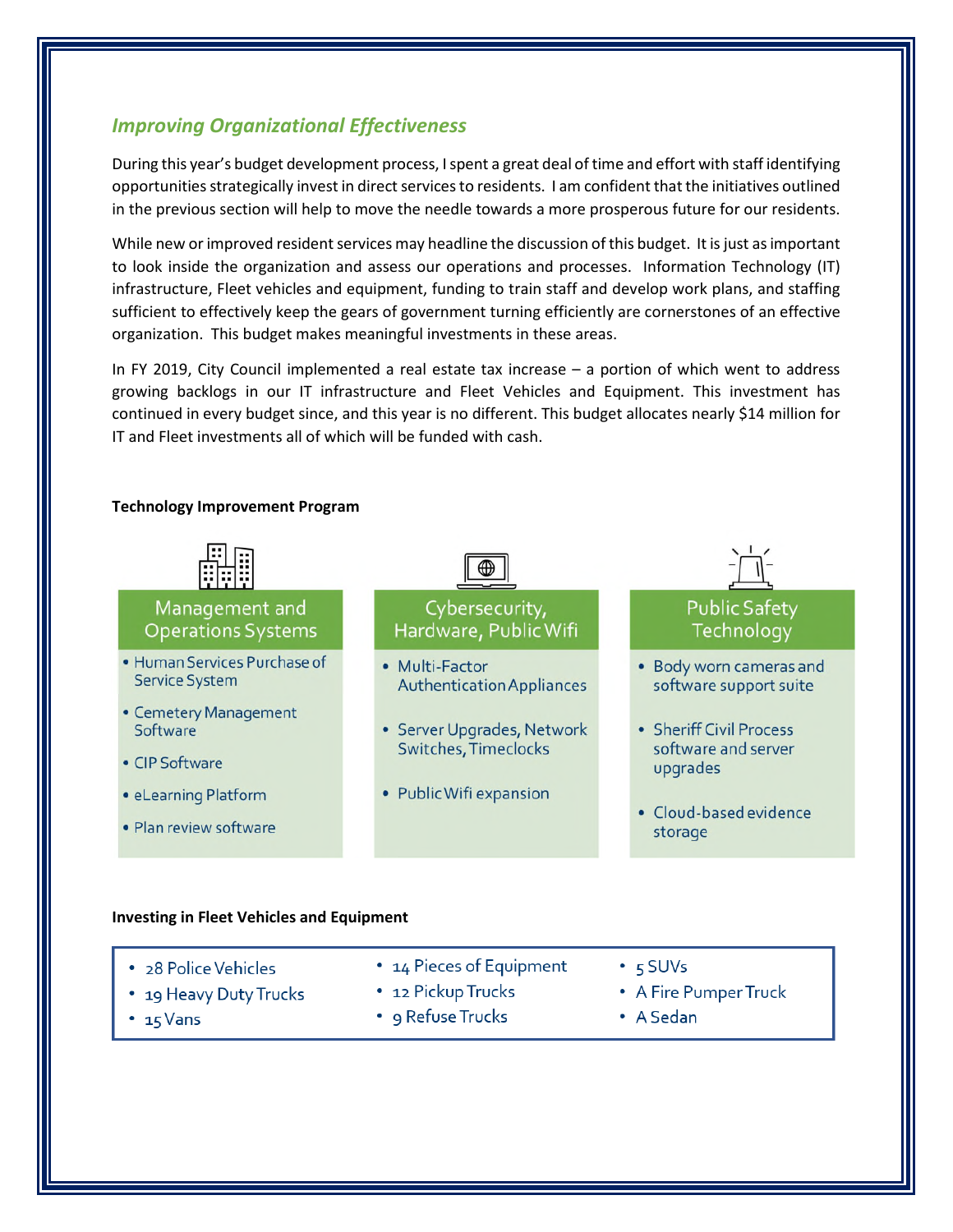### **Enhancing Organizational Capacity and Effectiveness**

As part of this year's budget development process, I asked our department heads to review their operations and processes to identify programs where they lacked the capacity to meet the demands for service. Demand could be regulatory compliance, a best practice, an established performance level, a defined expectation, or the impact on the existing backlog of work. As a result of those conversations, I am recommending \$5.4M of new spending and 23 FTEs across multiple programs to better align our capacity with demand for our services. Areas of investment include:

- Employee Engagement
- Strategic Communications
- Real Estate Auctions
- Cash Management
- Collections of Accounts Receivable
- Financial System Management
- Zookeeping Staff
- 
- VDOT Program Management
- Evidence Management Affordable Housing
- Event Services
- Construction Project Management
- Grant Accounting
- Network Security
- NACC Animal Care Staff Retirement Administration
	- Flood Mitigation Investment Planning
	-
	- Comprehensive Planning
	- Purchase of Equipment
	- Renovations of Leased Space

## *Capital Budget Overview*

### Capital Improvement Plan (CIP) Proposed FY 2023 - FY 2027 (Numbers in Millions)

The FY23-FY27 Proposed CIP provides much needed funding for neighborhood capital projects and maintenance and repair dollars to improve our existing city facilities and infrastructure.

| Fund                      | FY 2023 | FY 2024 | FY 2025 | FY 2026 | FY 2027 | <b>Five-Year</b><br>Total |
|---------------------------|---------|---------|---------|---------|---------|---------------------------|
| General Capital           | \$141.0 | \$91.7  | \$106.9 | \$49.1  | \$47.0  | \$435.6                   |
| <b>Parking Facilities</b> | \$22.8  | 55.2    | \$3.9   | 53.9    | \$3.9   | \$39.7                    |
| <b>Wastewater Utility</b> | \$17.0  | \$18.0  | \$18.6  | \$18.6  | \$18.6  | \$90.8                    |
| Storm Water Utility       | \$23.0  | 517.4   | 515.2   | 512.2   | 515.7   | \$83.5                    |
| <b>Water Utility</b>      | \$35.6  | \$33.0  | \$33.0  | \$33.0  | \$33.0  | \$167.6                   |
| Total                     | \$239.4 | \$165.3 | \$177.6 | \$116.8 | \$118.2 | \$817.3                   |

- The Proposed FY 2023 CIP is \$239.4M and increase of \$41.3M over the planned amount.
- The Proposed five-year CIP is \$817.3M, an increase of \$170M over the planned amount

The increases are primarily related to a few main drivers:

### **ARPA Neighborhood Capital Projects funded in the CIP (\$27.5M)**

The ARPA Neighborhood Capital Projects that I recommended for funding at the Council Retreat earlier this month are included in the CIP. Funding the projects in the CIP with ARPA as the source of funds simplifies the administration of the projects and makes it easier to track the status of the projects. It also allows residents to find project information in the Budget rather than in a supplemental document they may not know to look for.

### **Matching Funds for the Downtown Floodwall Project (\$70M)**

Norfolk was recently awarded \$250M of federal infrastructure funding from the for Phase I of the Coastal Storm Risk Management (CSRM) project we have developed together with the Army Corp of Engineers. This award is great news. This project will begin to meaningfully address the existential threat that sea level rise poses to the city. However, it does require a substantial grant match – an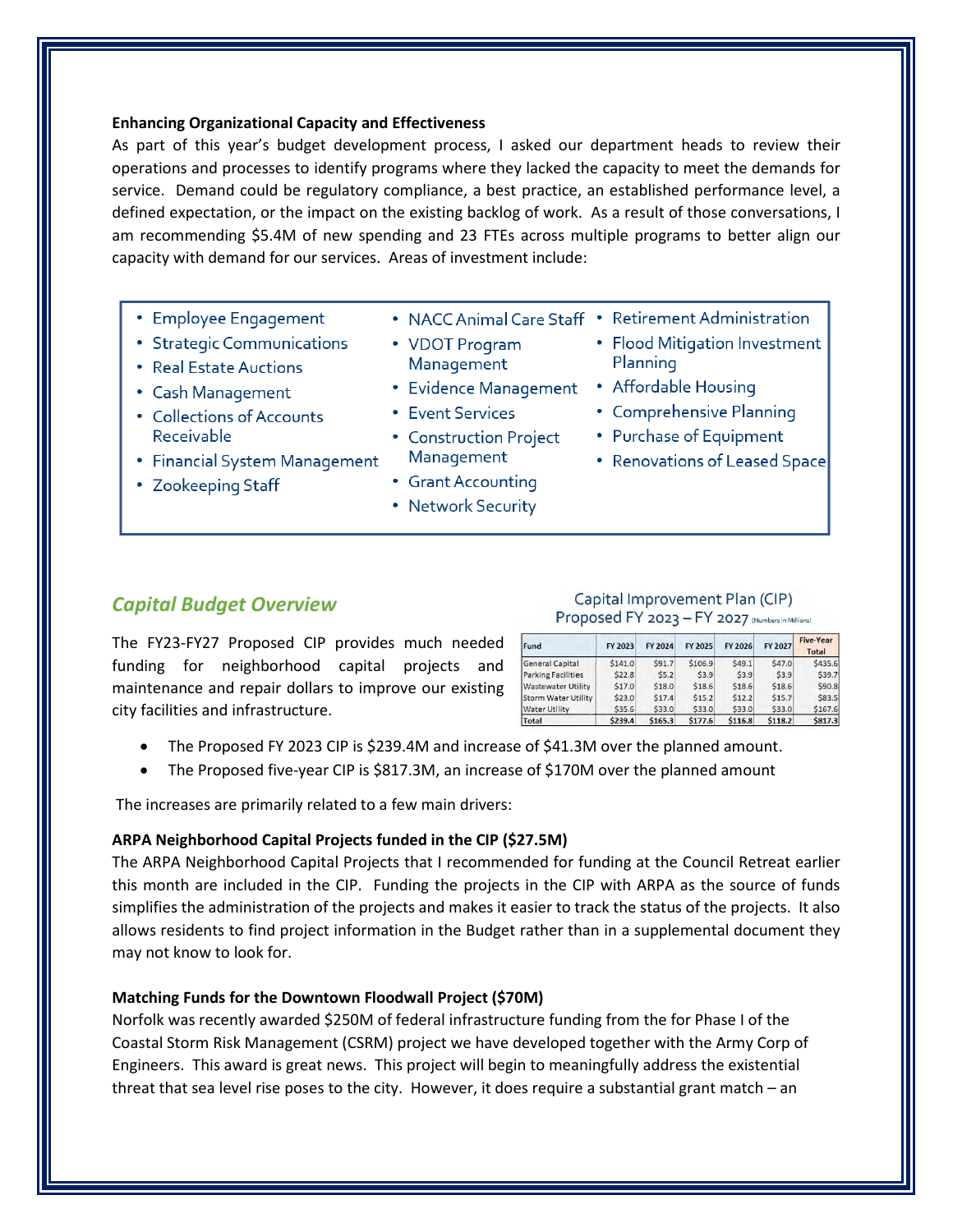estimated \$134M – bringing the total project cost to \$384M. The CIP includes \$35M in FY 2023 and FY 2024 – a total of \$70M as a down payment on the match.

### **Construction of a new Norfolk Fitness and Wellness Center (NFWC) in FY 2025 (\$50M)**

The FY 2022 Budget provided \$4M to design a combination recreation center and library facility on the site of the current NFWC. We recently kicked off the visioning process with residents to better understand community priorities for the facility. This budget includes the construction funding to build the new facility

### **Additional Maintenance of city infrastructure (\$55M)**

The Proposed Budget includes \$25M in additional funding for the maintenance of city facilities and infrastructure. The most cost-effective investment we can make is timely infrastructure maintenance. This budget invests heavily in maintenance for city facilities, bridge infrastructure, parking facilities, improvements to the Scope/Chrysler Hall Complex, and others.

Council will notice that the Capital Plan, especially the FY 2023 General Capital CIP at \$140M, is larger than in recent years. While this true, substantial cash investment in the CIP through ARPA, Budget Savings, SWIFT) will keep our debt levels manageable. As an example, the General Capital program has \$77M (54.7%) in cash in FY 2023 and \$161M (37.0%) planned over five years. This is an unprecedented level of cash investment in our capital program.

#### **Chrysler Hall Update**

Last year's CIP included a plan to provide \$55M for the renovation of Chrysler Hall beginning in FY 2023. The FY 2023 – FY 2027 CIP does not include funding for this project. Any discussion of the Chrysler Hall project must start with the understanding that significant investment in building system upgrades and back of the house renovations are necessary to continue to attract top tier shows and performers. That said, timing and circumstances have conspired to make this project



difficult to fund. In many ways it is the right project at the wrong time.

First came our post-COVID pricing update that resulted in significant cost increases. The original renovation project was planned to cost between \$40M - \$50M. Our updated pricing is closer to \$90M. Then came the grant award for the \$384M Downtown Floodwall Project - a \$250M grant that requires a \$134M match. These circumstances forced us to re-think our plans.

We need partners and financial support beyond city debt to move this project forward. I have committed to Council that when we have substantial financial commitments from our philanthropic community, I will recommend funding this project in the CIP again.

The budget before you marks our transition out of the pandemic and makes strategic investments in city services, operations, staff, neighborhoods, and infrastructure. It aligns with our guiding principles – it is forward-looking, will enable us to compete for the staff that provide our core services, and leverages technology and lessons learned from the pandemic to help us function as a leaner more efficient organization. This budget is the foundation from which we are charting a long-range plan for prosperity.